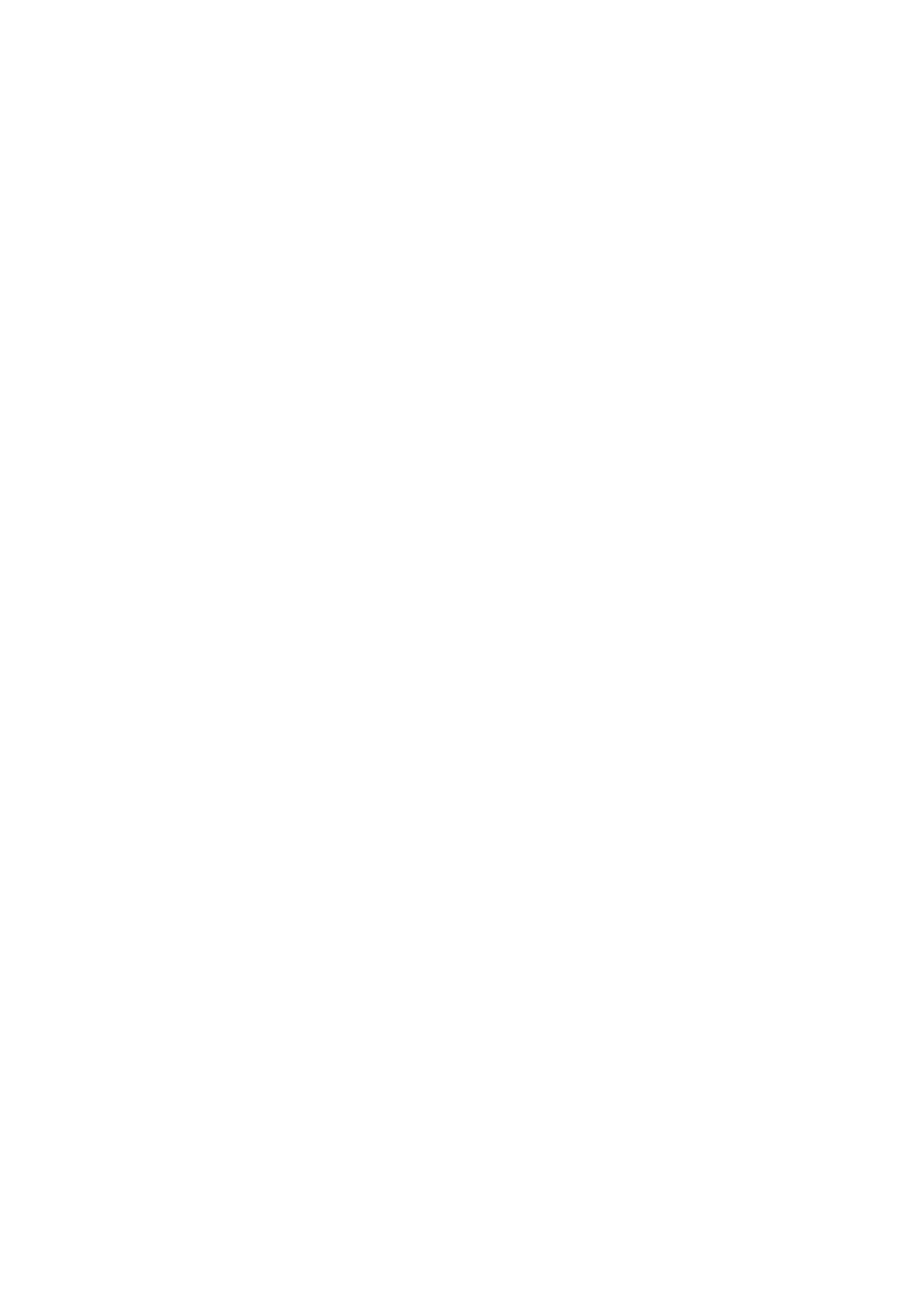flex Table Top spectrometer with Cu–Kα line of wavelength  $\lambda$  = 1.5418 Å at the scanning rate of 2 º/min and 2θ was varied from 0º to 60º.

**Density measurements.** The density was obtained from Archimedes' principle using benzene as buoyant. The density was determined by employing the following relation

$$
\rho = \frac{W_a}{W_a - W_b} \times \rho_b \,,\tag{1}
$$

where  $W_a$  is the glass sample weight in air,  $W_b$  is the glass sample weight in buoyant, and  $\rho_b$  is the density of buoyant.

**Optical measurements.** The optical measurements were made using a UV-VIS spectrometer (Shimadzu, Japan) together with a dual light source capable of giving ultraviolet and visible light as output. Working in the wavelength range of 200–1000 nm, percentage transmission spectra was calculated using air as the reference. Further optical cut off was obtained by finding the intercept of the steepest slope of the rapid transmission drop–off with the baseline preceding it. Optical band gap has been calculated by model proposed by Mott and Davis [19]. According to this model, the absorption coefficient  $\alpha$  varies with the angular frequency  $\omega$  in the following manner:

$$
\hbar \omega \alpha(\omega) = B[\hbar \omega - E_0]^2,\tag{2}
$$

where *B* is a constant. In order to calculate the mobility gap  $(E_0)$ , a graph was plotted between  $[\hbar \omega \alpha(\omega)]^{\frac{1}{2}}$  and  $\hbar \omega$  for each sample and from the linear extrapolation to zero ordinate, the value of  $E_0$  was calculated and listed in Table 3.

Infrared absorption spectra of powdered glass samples were measured in the range 400– 4000 cm–1 using KBr technique at room temperature. A recording spectrometer of type Perkin Elmer–1600 was used. Infrared spectra were corrected for the dark current noise and background using a two point baseline correction. The spectra were normalized by making absorption of any spectrum varying from zero to one arbitrary unit.

### **3. Results and discussion**

**X-ray diffraction.** Figure 1 shows the X-ray diffraction spectrum of prepared glass samples. Absence of sharp peaks and presence of broad humps confirms amorphous nature of glasses. In glasses the probability of finding atoms is neither regularly spaced nor uniform as in crystals. Due to variations in the inter-atomic distances, the peaks get broader in the spectrum.

**Density.** It can be seen from Table 3 that the decrease in density and increase in mole volume of sodium borate glass with aluminium oxide as a modifier (sample no.  $N_2$ ) have been observed in comparison to pure sodium borate glasses  $(N_1)$ . Hence for sodium borate glasses it can be concluded that with addition of aluminium oxide, increase in molar volume and decrease in compactness is observed. Alkali borate glasses with  $Al_2O_3$  as a modifier have a weak and less dense network structure. In contrast, for  $N_3$  glass, i.e. lead containing glass, highest density is observed because PbO as modifier strengthens glass network. The addition of  $TiO<sub>2</sub>$  to sodium borate glass  $(N<sub>4</sub>)$  shows a decrease in density and increase in molar volume. This indicates that  $TiO<sub>2</sub>$  decreases the strength of sodium borate glasses. With addition of  $Fe<sub>2</sub>O<sub>3</sub>$  there is increase in density and molar volume of sodium borate glasses due to shift of  $BO_3$  units to  $BO_4$  which increases the density.

The increase in molar volume with the addition of  $Fe<sub>2</sub>O<sub>3</sub>$  to alkali borate glass can be understood in terms of role played by iron oxide in glass network.  $Fe<sub>2</sub>O<sub>3</sub>$  can charge balance three of tetrahedral units whereas the addition of lead ion can act as a dual charge balance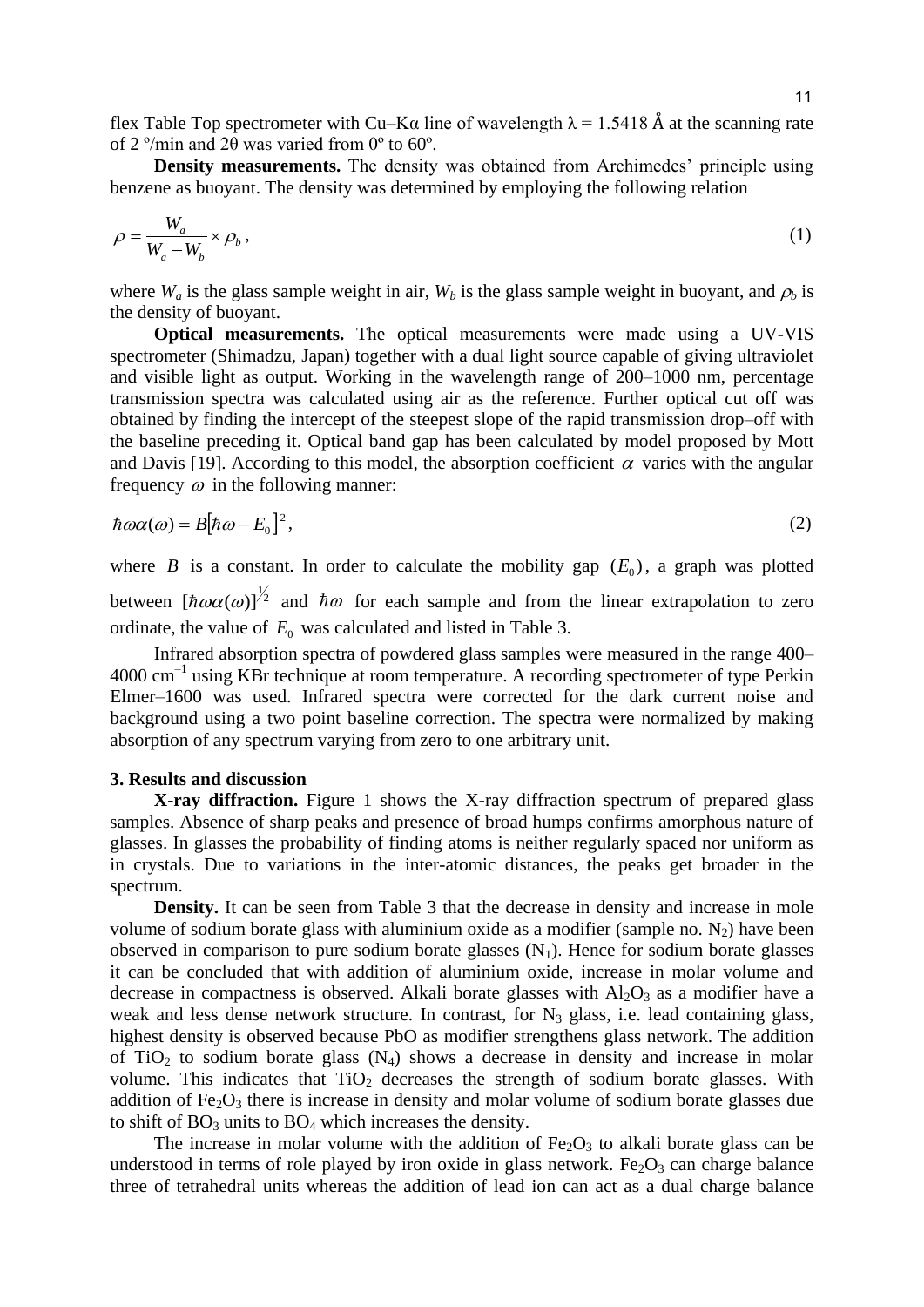# OPTICAL CHARACTERIZATION OF SODIUM BORATE GLASSES WITH DIFFERENT GLASS MODIFIERS

J. Singh<sup>1</sup>, D. Singh<sup>2\*</sup>, S.P. Singh<sup>3</sup>, G.S. Mudahar<sup>3</sup>, K.S. Thind<sup>4</sup>

<sup>1</sup>District Education Office, Patiala, India-147001

<sup>2</sup>Deptt. of Physics, Sri Guru Granth Sahib World University, Fatehgarh Sahib, India-140406

<sup>3</sup>Department of Physics, Punibi University, Patiala, India-147002

### <sup>4</sup>Surrey, B.C., Canada

\*e-mail: deinderphy@hoo.co.in , drdeinderphysics@nail.com

Abstract. The sodium borate glass ith fixed alkli content of 10 mole % and different modifiers have been prepared. The concentration of the modifiers (PbO<sub>2</sub> $\Theta$ ) and fly-ash) has been kpt at 5 mole % nd results are compared ith binary sodium borate glasses. From the optical data, the optical band gap and cutoff welength or e calculated and structural changes induced by addition of these modifiers have been investigated by UV-KS, FTIR spectroscopy, XRD and density measurements. This wrkan lead to future utiliation of fly ash in glass forming materials.

#### 1. Introduction

The sodium borate system has potential applications in metallurgical processes and it is interesting to investigate the change in their structure ith addition of different modifiers using XRD, UWS and FTIR. Spectroscopic measurements have proven to be an important tool for investigation of the structure and dynamics of ionic solids. The infrared spectra of these materials are a sensitive function of glass composition and might help in explaining the nature of modes of ibration in itreous system. Therefore, sodium borate glasses ith different modifiers are both of scientific and technological interest due to their structural peculiarities.

Structural characteriation of borate glasses has alwas been an interesting subject due to their numerous applications in technology. Borate glasses are characterized by complex dependences of the properties on the composition. The structural interpretation of these dependences in different investigations is very contradictory and does not alwas agree ith experimental data  $-7$ . The most idely accepted model for structure of it resumes  $B_2O_3$  is random netwrkof corner linkd BO<sub>3</sub> triangles as suggested by Zachariasen 8, The triangulano BO<sub>3</sub> structural units are deduced from the boron-oxygen configuration in crystalline borates. Although boron occurs in both triangular and tetrahedral coordination in crystalline compounds, it is believed to occur only in triangular state in it reous boric oxide. The structure of it reous boric oxide is also believed to contain a large concentration of unit consisting of three boron-oxygen triangles joined torm boroxol ring structure  $\mathfrak{p}$ .

The introduction of oxygen as a modifier to boric oxide glass can create structural changes and modify the properties of glass matrix. It is therefore interesting to isualize the effect of different modifiers on structure of borate glasses. Glasses ith fly-ash have been under investigation due to enironmental concern [10-16] Parlet al. 17 explained that the glass netwrkonnectiity of alkli borosilicate glasses is improved by boron anomaly, hich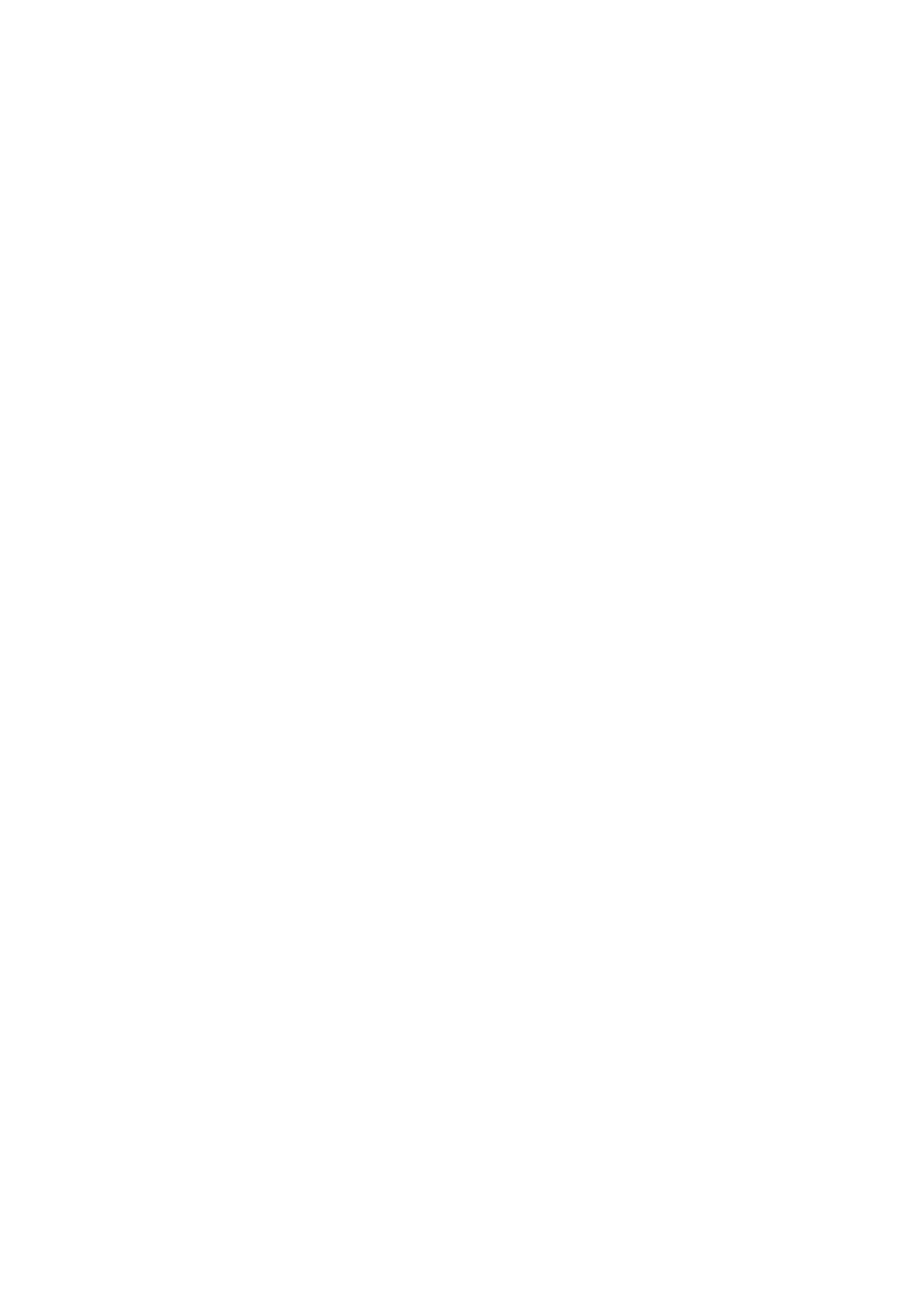units [20]. With the addition of  $A_2O_3(N_2)$  significant changes are observed in IR spectrum. A very clear peak at 700 cm<sup>-1</sup>in N<sub>1</sub> sample disappears and an indefinite shoulder appears at 715 cm<sup>-1</sup> in N<sub>2</sub>. Two clear sharp peaks are observed for N<sub>2</sub> at 1057 and 1420 cm<sup>-1</sup> with a midband at  $1250 \text{ cm}^{-1}$ . This indicates that with addition of  $Al_2O_3$ , there is decrease in formation of four coordinated units and increase in three coordinated borate units. Addition of  $Al_2O_3$  to the borate glasses lowers the conversion rate of  $BO<sub>4</sub>$  units that depends on the molar ratio  $Al_2O_3/Na_2O$ . It is assumed that the oxygen ions introduced by modifier oxide are consumed first for the four coordinations of aluminum before the conversion of boron from three to four coordinations.

| Sample No.     | Thickness, cm | Density,<br>g/cm <sup>3</sup> | Molar volume,<br>$\text{cm}^3/\text{mol}$ | Optical Band Gap,<br>eV |
|----------------|---------------|-------------------------------|-------------------------------------------|-------------------------|
| $\rm N_1$      | 0.733         | 2.12                          | 34.55                                     | 2.82                    |
| $\rm N_2$      | 0.733         | 2.08                          | 36.00                                     | 3.16                    |
| $\mathrm{N}_3$ | 0.862         | 2.19                          | 36.95                                     | 2.99                    |
| $\rm N_4$      | 0.734         | 2.08                          | 35.99                                     | 3.20                    |
| $\rm N_5$      | 0.773         | 2.14                          | 35.72                                     | 1.33                    |
| $\rm N_F$      | 0.880         | 1.98                          | 37.12                                     | 2.64                    |

Table 3. Optical and physical data of sodium borate glasses.



**Fig. 2.** FTIR Spectra of  $N_1$ ,  $N_2$ ,  $N_3$ ,  $N_4$ ,  $N_5$ , and  $N_F$ .

For  $N_3$  glass with PbO as a modifier, a broad band appears centered around 610 cm<sup>-1</sup>. A very sharp and highly intense peak appears at  $1042 \text{ cm}^{-1}$ , whereas the band intensity at higher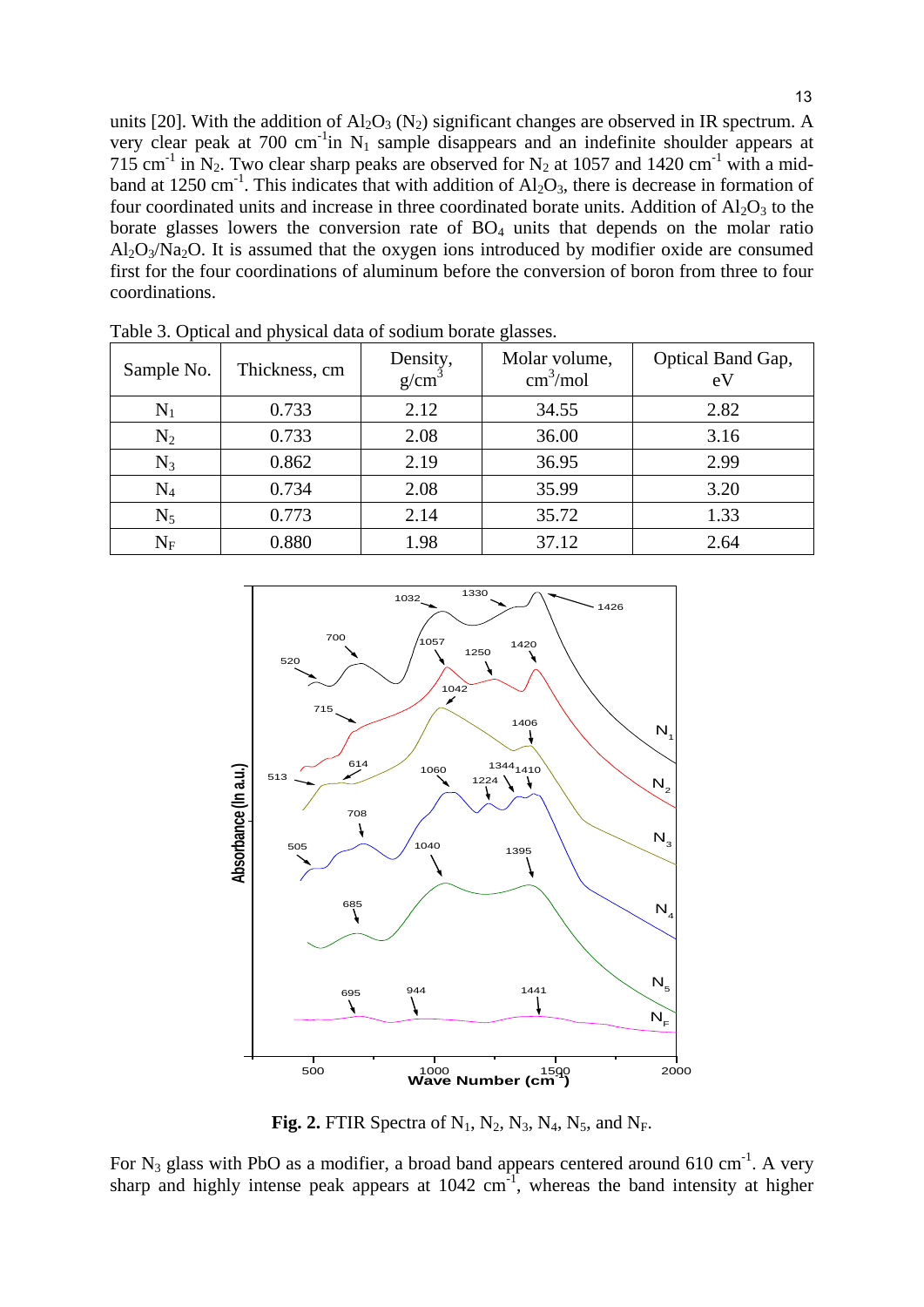frequency centered at  $1406 \text{ cm}^{-1}$  is reduced. These indicate increase in formation of four coordinated boron units with addition of heavy metal oxide. The addition of  $TiO<sub>2</sub>$  in sample  $N_4$ , results in appearance of marked peaks at 1224 cm<sup>-1</sup>, 1344 cm<sup>-1</sup> and at 1410 cm<sup>-1</sup> in the 1600-1200 cm<sup>-1</sup> band. A shoulder can be seen around 930 cm<sup>-1</sup> in addition to peak at 1060 cm<sup>-1</sup> in 1200-800 cm<sup>-1</sup> band. A new peak appears around 600 cm<sup>-1</sup> which is assigned to vibrations of sodium in their oxygen linkage. The addition of iron to sodium borate glass  $N_5$ causes a shift accompanied by a decrease in the frequency of band around  $1040 \text{ cm}^{-1}$  where as a strong band appears at  $1400-1200$  cm<sup>-1</sup> (with new peak at  $1395$  cm<sup>-1</sup>). These new bands may correlate to B-O- and B-O-Fe- vibrations in which boron and iron atoms are coordinated [21]. The band at about 700  $\text{cm}^{-1}$  gets shifted to 685  $\text{cm}^{-1}$ .

In case of  $N_F$ , the addition of fly ash to sodium borate glasses results in decrease in the intensity of IR spectrum. In the band region  $1200-800$  cm<sup>-1</sup>, maxima shift to 944 cm<sup>-1</sup>, which may be a result of decreased conversion of  $BO_3$  to  $BO_4$ . This is also evident from density data where a decrease in density has been observed with the addition of fly ash to sodium borate glass. The band at 1600-1200 cm<sup>-1</sup> remains centered around 1441 cm<sup>-1</sup> with marked decrease in its intensity. The peak position remains unchanged at  $700 \text{ cm}^{-1}$  with addition of fly ash whereas its intensity is decreased. All these values obtained are in agreement with literature [22-26]

### **4. Conclusion**

Alkali-borate glasses have been prepared with the addition of different modifiers. Because each modifier has its own unique role in glass structure, optical and physical properties of glasses are strongly dependent on glass structure. A new attempt has been made to explain the role of fly-ash as a modifier. As fly-ash consist of number of well-known glass modifier and former such as silica, therefore the property of fly-ash as a glass modifier will help in its utilization in glass making. Addition of fly-ash to alkali borate leads to change in borate network structure and plays a role in the formation of borate and silicate structural units by contributing silica. Further attempt can also be made to increase the content of fly-ash to study its network modifier behavior. This work can lead to further applications of fly-ash in glasses for its potential utilization.

### **5. References**

- [1] N.M. Bobkova // *Glass Physics and Chemistry* **29(5)** (2003) 501.
- [2] P.J. Bray, In: *The Structure of Glass*. *Vol. 7: Methods of Studying the Structure of Glass, Proceedings of the Fourth All-Union Conference on the Glassy State*, Leningrad, 1964, ed. E.A. Porai-Koshits (Nauka Press, Moscow, 1965), pp. 237 (in Russian).
- [3] J. Krogh-Moe *// Journal of Non-Crystalline Solids* **1** (1969) 269.
- [4] V.V. Tarasov, *Problems of Glass Physics* (Stroiizdat, Moscow, 1979) (in Russian).
- [5] A.C. Wright, R.N. Sinclair, D.I. Crimley, R.A. Hulme, N.M. Vedishcheva, B.A. Shakhmatkin, A.C. Hannon, S.A. Feller, B.M. Meyer, M.L. Royle, D.L. Wilkerson // *Glass Physics and Chemistry* **22** (1996) 268.
- [6] J. Krogh-Moe // *Nature* **206** (1965) 613.
- [7] V.P. Klyuev, B.Z. Pevzner // *Glass Physics and Chemistry* **24** (1998) 372.
- [8] W.H. Zachariasen // *Journal of the American Chemical Society (JACS)* **54(10)** (1932) 3841.
- [9] J. Goubeau, H. Keller // *Zeitschrift für anorganische und allgemeine Chemie* **272(5-6)** (1953) 303.
- [10] A. Palomo, M.W. Grutzeck, M.T. Blanco // *[Cement and Concrete Research](http://www.sciencedirect.com/science/journal/00088846)* **29** (1999) 1323.
- [11] G.G Hollman, G Steenbruggen, M Janssen-Jurkovičová // *[Fuel](http://www.sciencedirect.com/science/journal/00162361)* **78** (1999) 1225.